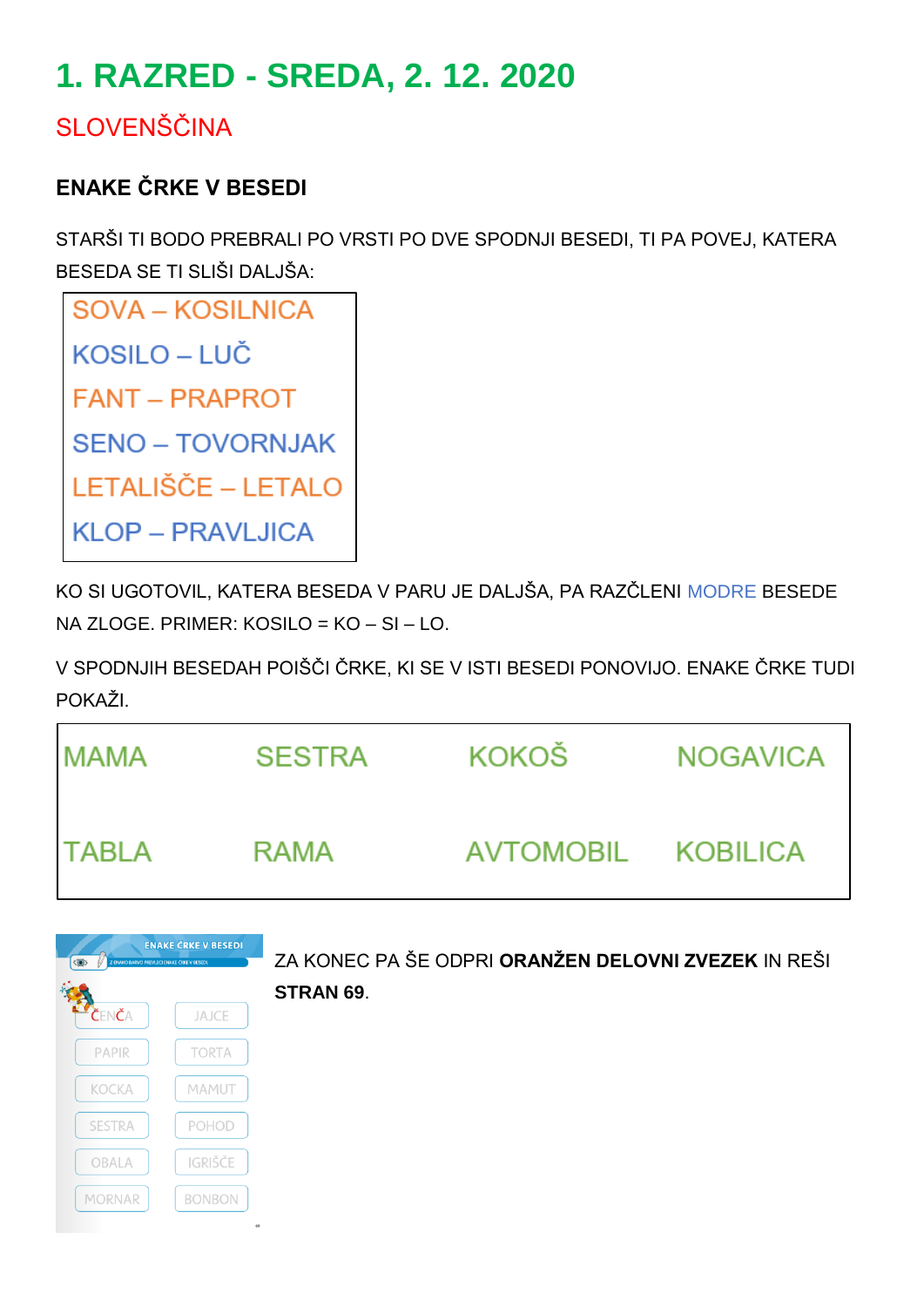### **MATEMATIKA**

#### **ZNAK PLUS**

OGLEJ SI SPODNJI SLIKI IN POVEJ KOLIKO JE MODRIH IN KOLIKO JE RDEČIH BALONOV.



SEDAJ BOMO BALONE PRIKAZALI ŠE S PIKAMI:



IMELI SMO DVA MODRA BALONA, NATO SMO KUPILI ŠE 3 RDEČE BALONE. KOLIKO BALONOV IMAMO SKUPAJ? HITRO PREŠTEJ!

ČE ŽELIMO TOLE SEDAJ ZAPISATI S ŠTEVILI, BOMO UPORABILI ZNAK PLUS.

TO JE ZNAK:  $\pm$ . BI GA ZNAL NAPISATI Z ROKO PO MIZI? POIZKUSI!

PA DAJMO ŠE ZAPISATI VSE SKUPAJ:



PREBEREMO PA TAKOLE: DVA PLUS TRI JE ENAKO PET.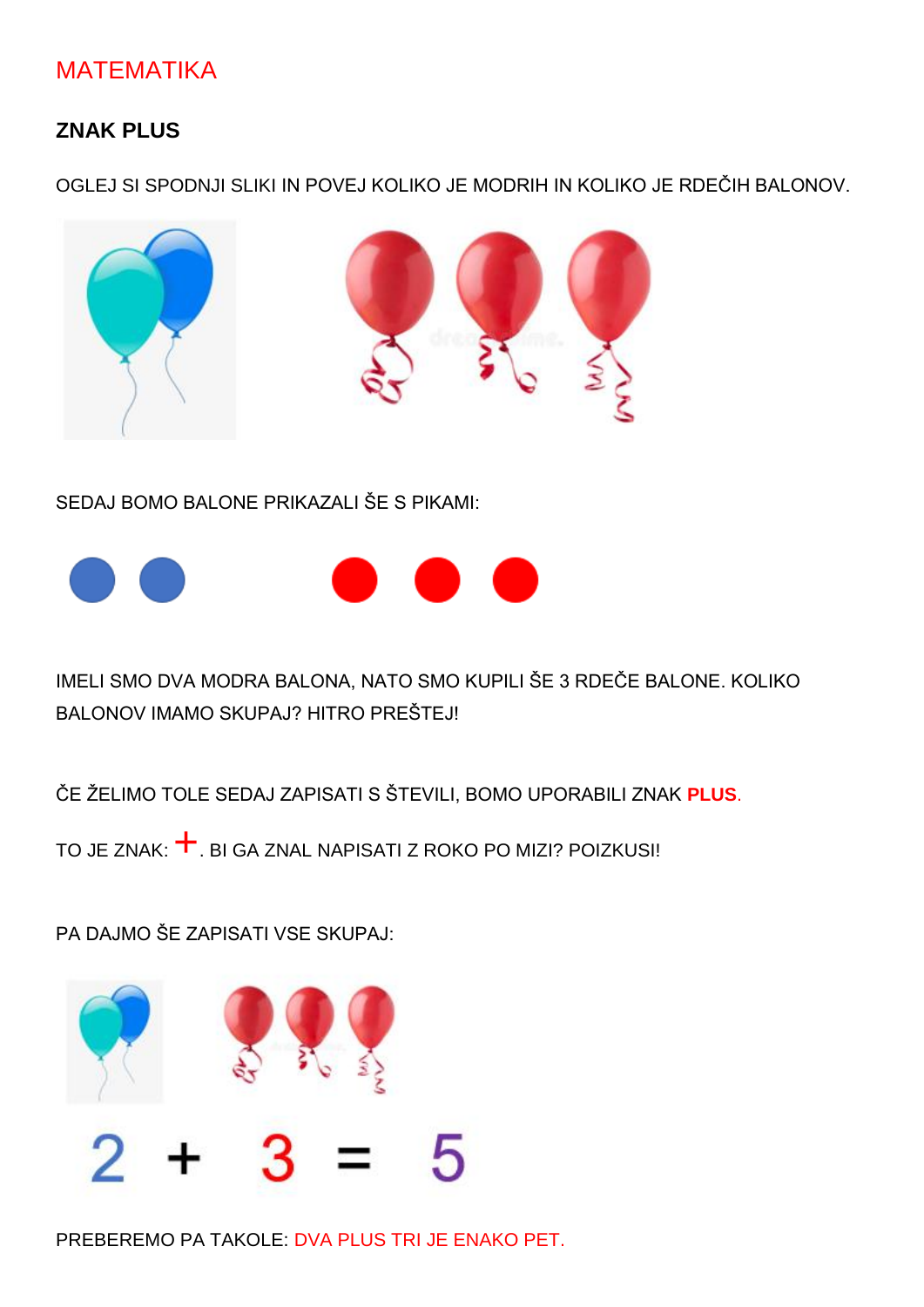SEDAJ PA ODPRI **MODRI DELOVNI ZVEZEK** NA **STRANI 65** TER JO REŠI.



## GLASBENA UMETNOST

**\_ \_ \_ \_ \_ \_ \_ LET**

ZBRANO POSLUŠAJ POSNETEK: <https://www.youtube.com/watch?v=aYAJopwEYv8>

NA KATERO ŽIVAL TE SPOMINJA SKLADBA? MOGOČE NA MAJHNO, LETEČO ŽUŽELKO? MUHO, OSO, ČEBELO,…ČMRLJA?

ŠE ENKRAT PRISLUHNI SKLADBI IN Z ROKO PONAZARJAJ NJEGOV LET. SKLADATELJ **NIKOLAJ RIMSKI-KORSAKOV** JE NAPISAL SKLADBO Z NASLOVOM *ČMRLJEV LET.*

USTNO ODGOVORI NA VPRAŠANJA:

- KATERE INSTRUMENTE SI PREPOZNAL OB POSLUŠANJU?
- S KATERIMI SPODNJIMI BESEDAMI BI OPISAL SKLADBO:

#### **VESELA ŽALOSTNA HITRA POČASNA POSKOČNA**

ZA KONEC PRIPRAVI **ZVEZEK ZA GLASBENO UMETNOST** IN BARVICE. Z RDEČO BARVICO NAPIŠI NASLOV ČMRLJEV LET (PRI PISANJU NAJ TI POMAGAJO STARŠI).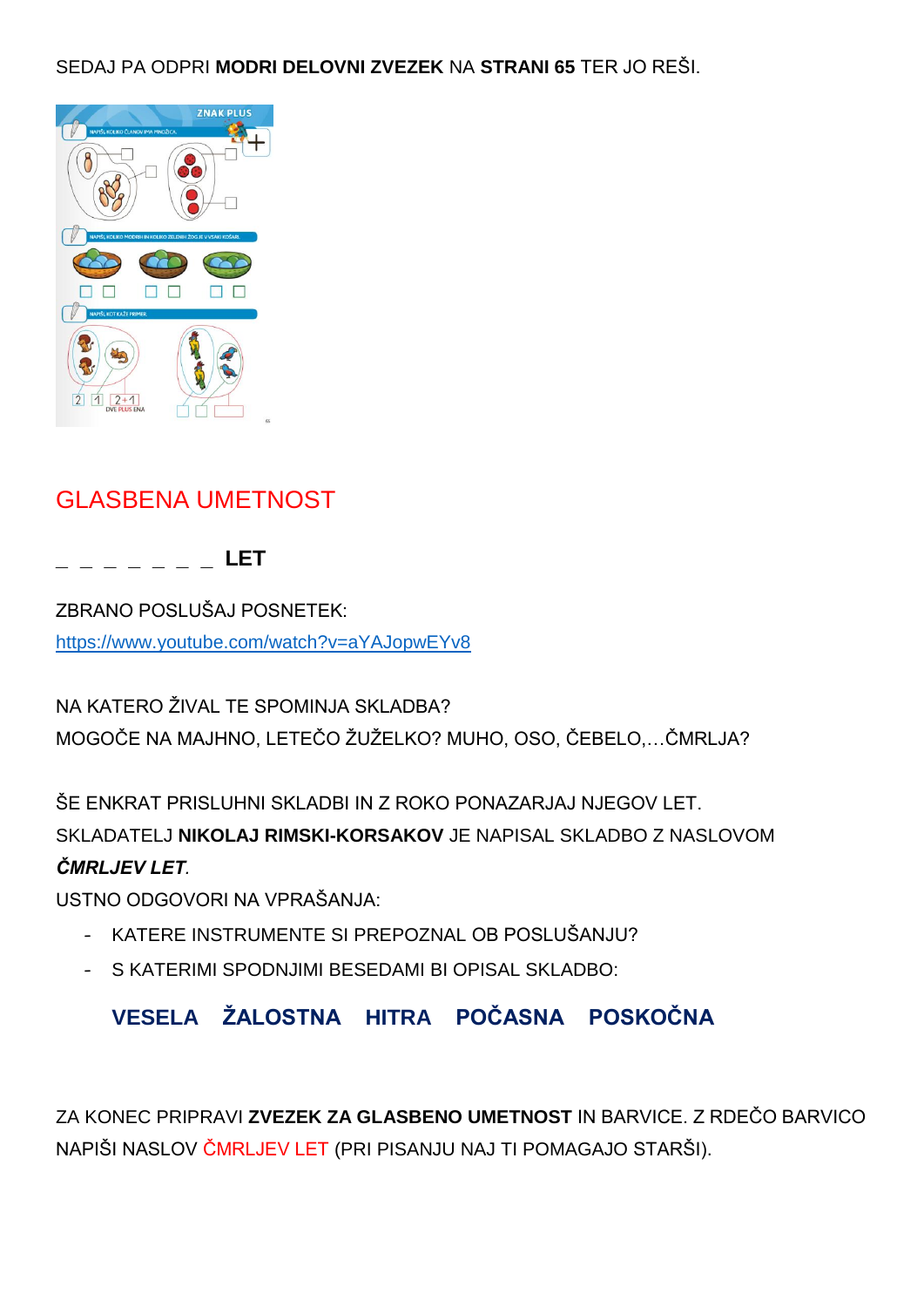



## **ŠPORT**

#### **JOGA**

DANES SE BOŠ SEZNANIL Z JOGO. NAJPREJ PA SE BOŠ PODAL NA MORJE, KJER TI BODO RAZLIČNE MORSKE ŽIVALICE POKAZALE, KAKO ONE IZVAJAJO JOGO. NAJDI SI DOVOLJ PROSTORA IN PRIPRAVI MEHKEJŠO BLAZINICO ZA IZVAJANJE VAJ NA TLEH. SLEDI GIBOM.

#### **MORSKA JOGA:**

[https://www.youtube.com/watch?v=z2uq5-cvhjs&ab\\_channel=smileandlearn-english](https://www.youtube.com/watch?v=z2UQ5-cVHjs&ab_channel=SmileandLearn-English)



**ZA FIRBCE**: LAHKO PA SI OGLEDAŠ KRATEK POSNETEK O TEM, KAJ SPLOH JE JOGA IN ZAKAJ JO IZVAJAMO:

[https://www.youtube.com/watch?v=gsky681fkn4&ab\\_channel=firbcologi](https://www.youtube.com/watch?v=gSKY681Fkn4&ab_channel=Firbcologi)